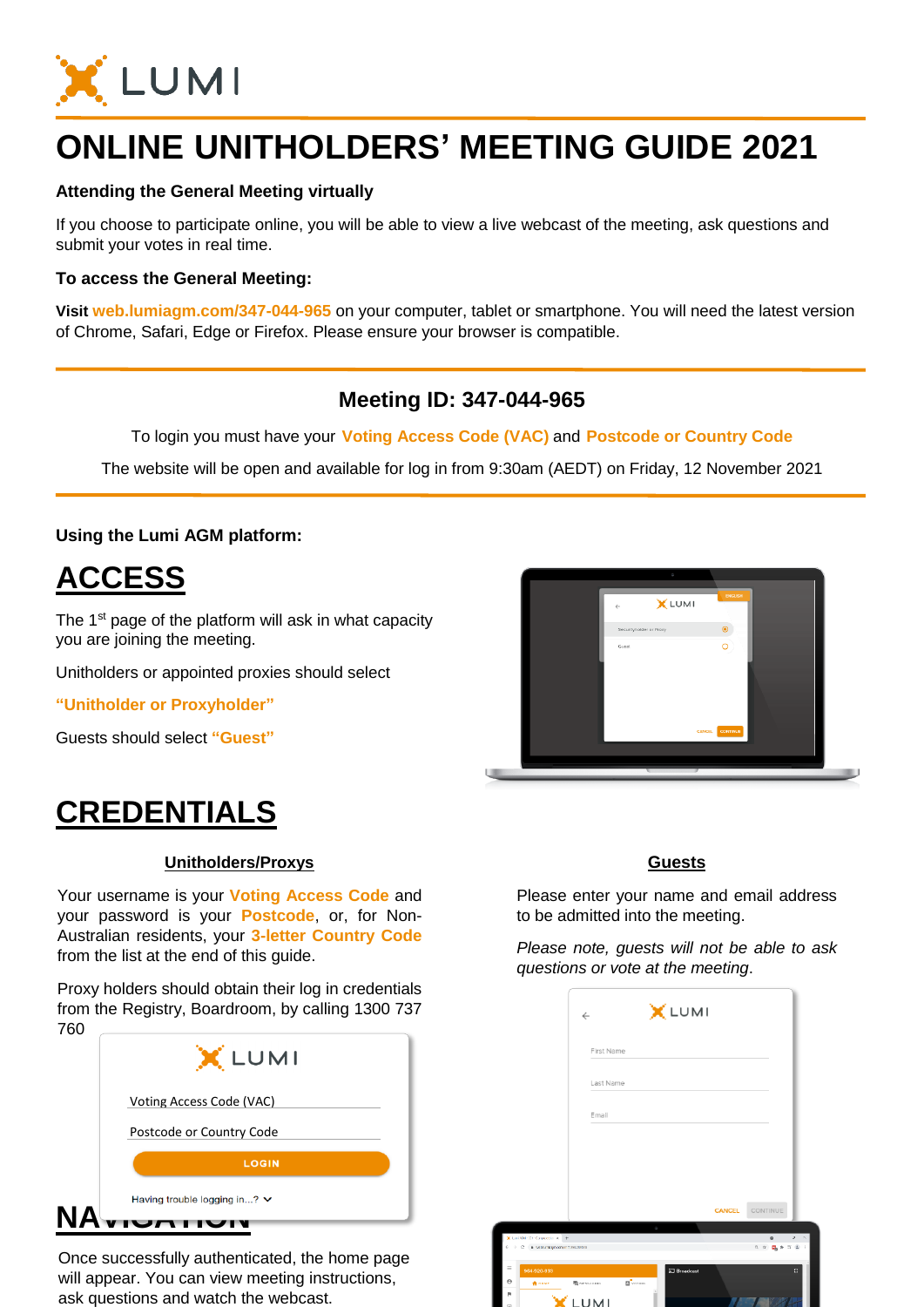



Desktop / Laptop users can watch the webcast full screen, by selecting the full screen icon.



To reduce the webcast to its original size, select the X at the top of the broadcast window.

# **VOTING**

The Chair will open voting on the Resolution at the start of the meeting. Once voting has opened, the voting tab will appear on the navigation bar.



Selecting this tab will open the Resolution and the voting options.



# **QUESTIONS**

Any Unitholder or appointed proxy is eligible to ask questions.

If you would like to ask a question. Select the messaging tab.



| 964-920-933                    |                    |                  |                |
|--------------------------------|--------------------|------------------|----------------|
| <b>A</b> HOME                  | <b>H</b> MESSAGING | <b>IL</b> VOTING | DOCUMENTS<br>自 |
| <b>II</b> Poll Open            |                    |                  |                |
| You have voted on 0 of 2 items |                    |                  |                |
| <b>Resolution 1</b>            |                    |                  |                |
| Select a choice.               |                    |                  |                |
| For                            | Against            | Abstain<br>O     |                |
| CANCEL                         |                    |                  |                |
| <b>Question 2</b>              |                    |                  |                |
| Select a choice.               |                    |                  |                |
| Yes                            | No                 | Unsure<br>×      |                |

To vote, simply select your voting direction from the options displayed on screen. Your selection will change colour and a confirmation message will appear.

To change your vote, simply select another option. If you wish to cancel your vote, please press cancel.

There is no need to press a submit or send button. Your vote is automatically counted.

Voting can be performed at any time during the meeting until the Chair closes the poll.

| 964-920-933           |                                                                                                                                                                                       |                  |                  |
|-----------------------|---------------------------------------------------------------------------------------------------------------------------------------------------------------------------------------|------------------|------------------|
| HOME                  | MESSAGING                                                                                                                                                                             | <b>IL</b> VOTING | <b>DOCUMENTS</b> |
| □ Messaging           |                                                                                                                                                                                       |                  |                  |
| Ask a question        |                                                                                                                                                                                       |                  |                  |
| <b>Moderator</b><br>÷ | Type your question in the box above and then press the send<br>arrow. Please include the number of the resolution at the<br>beginning of your question. Questions may be moderated or |                  |                  |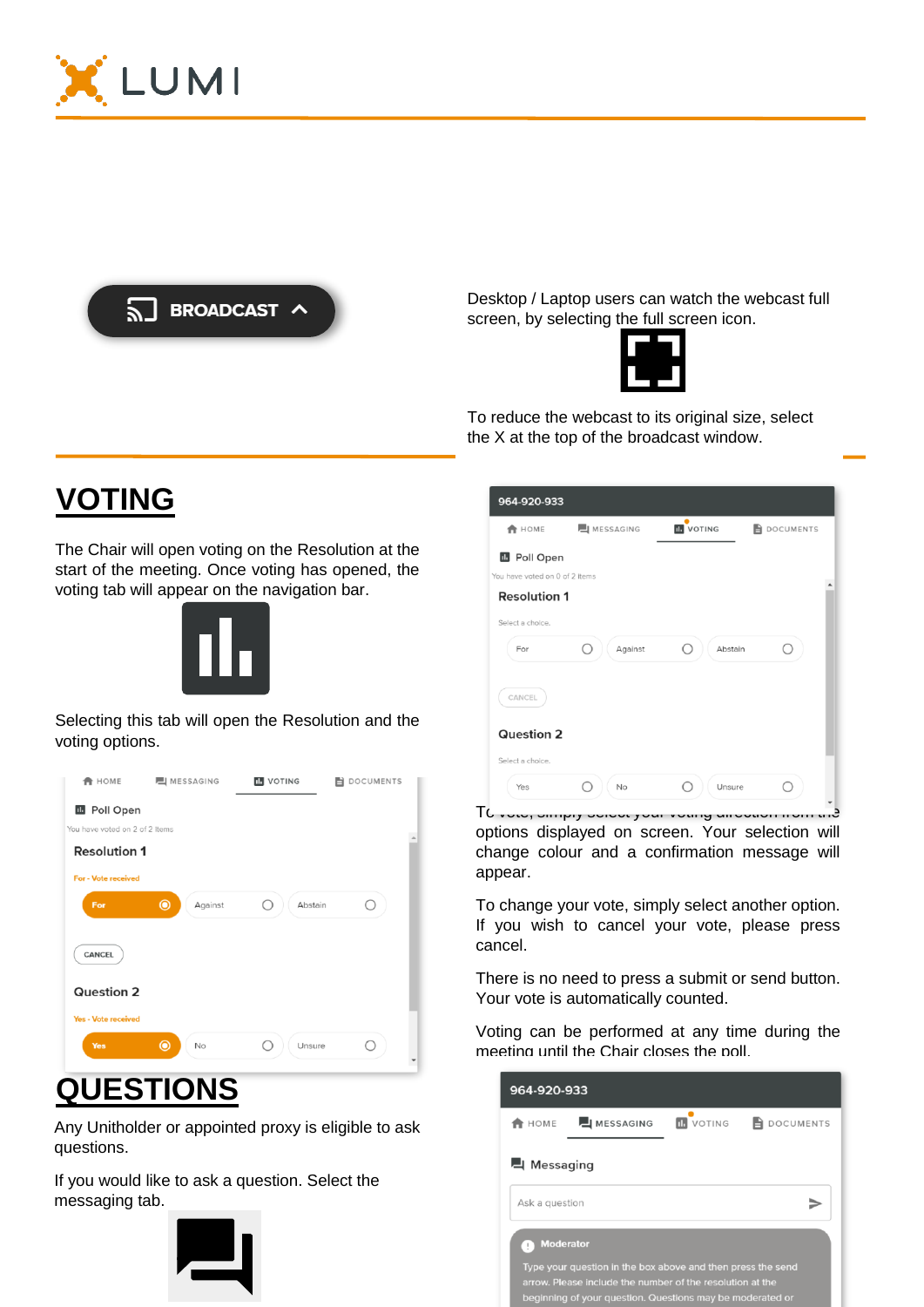



+61 7 3185 3730 Australia +61 8 6119 3900 Australia +61 8 7150 1149 Australia +61 2 8015 6011 Australia +61 3 7018 2005 Australia

Find your local number: https://boardroommedia.zoom.us/u/acqWmpYciu

call.

You will be asked for a participant pin however simply press # to join the meeting. You will be muted upon entry. To ask a question press \*9 to signal the moderator. Once your question has been answered your line will be muted. Feel free to either hang up or stay on the line. For additional questions press \*9 to signal the operator.

### **Meeting ID: 347-044-965**

To login you must have your **Voting Access Code (VAC)** and **Postcode or Country Code**

The website will be open and available for log in from 9:30am (AEDT) on Friday, 12 November 2021